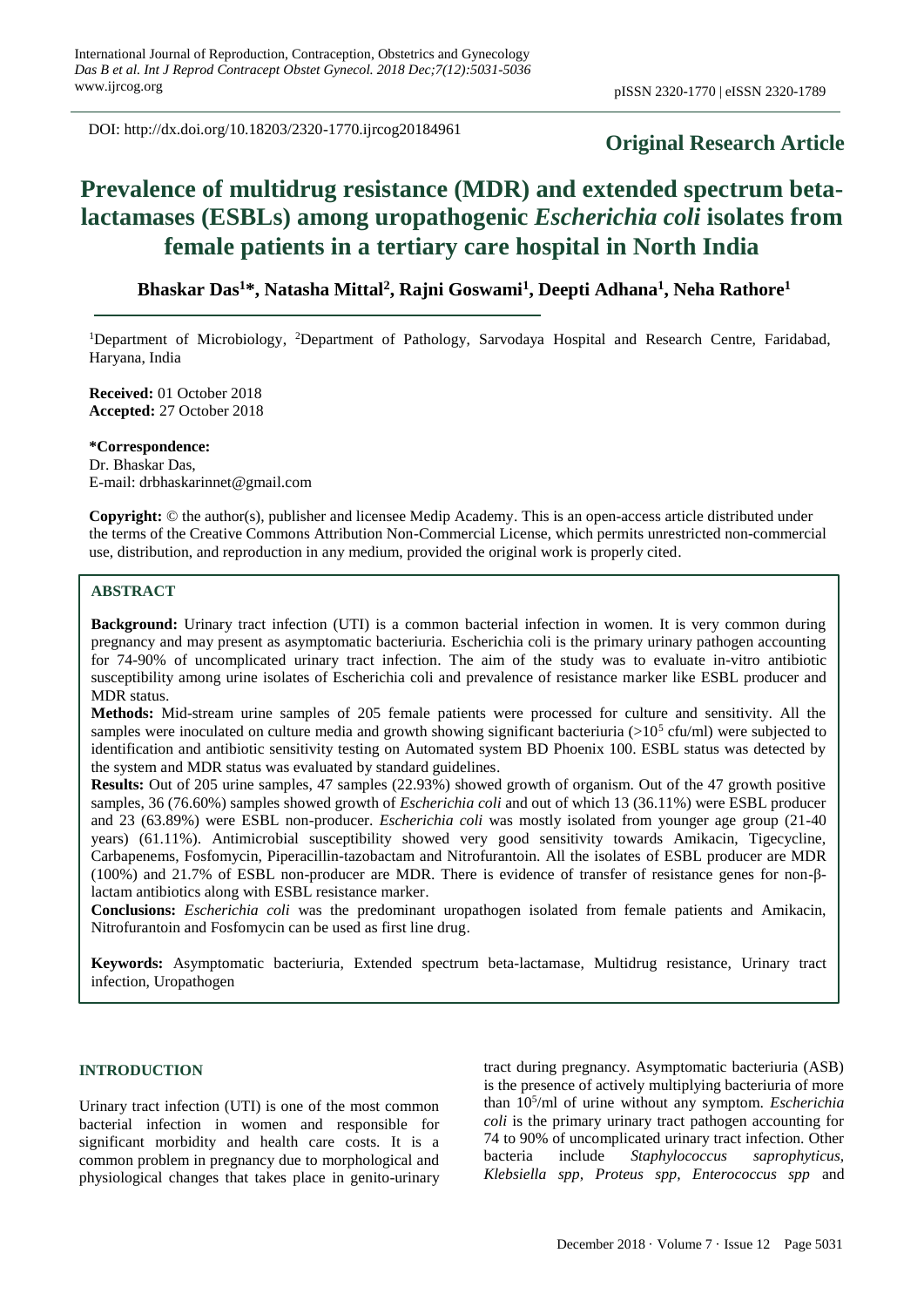*Enterobacter spp*. 1-3 About 50% of all females experience at least one episode of UTI during their life time. Asymptomatic bacteriuria and urinary tract infections (UTI) have a higher prevalence during pregnancy and in very sexually active females. UTI is an infection that affects any part of the urinary tract from bladder to the kidney. Symptoms include frequent and/or painful urination, urgency, fever and flank pain. The urine may contain pus or blood. UTI is a risk factor for pyelonephritis, preterm delivery and miscarriage among pregnant women.4,5

Extended spectrum β-lactamases (ESBLs) are defined as β-lactamases capable of hydrolyzing oxyiminocephalosporins and are inhibited by β-lactamase inhibitors. The primary organism causing urinary tract infection (UTI) like *Escherichia coli* produce ESBLs. These enzymes are plasmid borne and confer multiple drug resistance, making urinary tract infections difficult to treat. Inappropriate and wide spread use of antibiotics has lead to emergence of resistance markers like production of Extended spectrum β-lactamases (ESBLs) and concomitant multidrug resistance  $(MDR)^{6,7}$ 

The aim of this study was to determine in-vitro antibiotic susceptibility among urine isolates of *Escherichia coli* and prevalence of resistance markers like ESBL production and MDR status in female patients to guide the clinicians in patient care.

# **METHODS**

This is a retrospective study conducted in Department of Microbiology, Sarvodaya Hospital and Research Centre, Sector-8, Faridabad, Haryana, India. Urine samples of female patients received from Obstetrics and Gynecology dept for bacteriological culture and sensitivity testing from September'17 to February'18 were analyzed.

A total of 205 mid-stream urine samples collected in wide mouthed sterile container for aerobic culture and sensitivity were analyzed. Samples were processed within one hour of collection. For routine examination of urine (wet film preparation), 50 µl of well mixed uncentrifuged urine was taken on a slide with coverslip placed on it and viewed under high power objective of microscope. The presence of one pus cell per 7 high power field was considered as significant pyuria. For urine culture, 1µl of urine sample was inoculated on HiCrome UTI agar media and MacConkey agar media (HiMedia, Mumbai, India) using a standard loop of internal diameter 1.34mm (semiquantitative method). The plates were read after 24 hours of aerobic incubation at 370C. They were further incubated for another 24 hours before reported as negative.<sup>8</sup> A single organism of colony count  $> 1,00,000$ cfu/ml was subjected to identification and antibiotic sensitivity testing by Automated system BD Phoenix 100 (Becton Dickinson). The Extended Spectrum β-Lactamase production is also detected by this automated system. Multidrug resistance (MDR) is defined as antibiotic resistance to one or more agent in each of three or more groups of antibiotics.<sup>7</sup> MDR status was evaluated by calculating the resistance to each drug group. *Escherichia coli* ATCC 25922, *Pseudomonas aeruginosa* ATCC 27853 and *Staphylococcus aureus* ATCC 29213 used as quality control.

# **RESULTS**

A total of 205 urine samples received in Microbiology Lab from Obstetrics and Gynecology dept. for aerobic culture and sensitivity, out of which 47 (22.93%) samples yielded positive growth, whereas 158 (77.07%) samples yielded no growth (Figure 1).



#### **Figure 1: Culture positivity of urine samples in female patients.**

Among the 47 positive isolates the predominant gramnegative bacteria was *Escherichia coli* (76.60%) out of which 36.11% was ESBL producer and 63.89% was ESBL non-producer. This was followed by *Klebsiella pneumoniae* (4.25%), *Pseudomonas aeruginosa* and *Proteus mirabilis* (2.13% each). The predominant grampositive organism was *Enterococcus faecalis* (6.38%) followed by Staphylococcus saprophyticus and *Staphylococcus haemolyticus* (2.13% each). The percentage of *Candida spp.* was 4.25% (Table 1).

#### **Table 1: Distribution of organism isolates obtained from urine samples.**

| <b>Organism</b>              | Number $(\%)(n=47)$ |
|------------------------------|---------------------|
| Escherichia coli             | 36 (76.60%)         |
| ESBL producer E. coli        | 13 (36.11%)         |
| ESBL non-producer E. coli    | 23 (63.89%)         |
| Klebsiella pneumoniae        | 2(4.25%)            |
| Pseudomonas aeruginosa       | 1(2.13%)            |
| Proteus mirabilis            | 1(2.13%)            |
| Enterococcus faecalis        | $3(6.38\%)$         |
| Staphylococcus saprophyticus | 1(2.13%)            |
| Staphylococcus haemolyticus  | 1(2.13%)            |
| Candida spp.                 | 2(4.25%)            |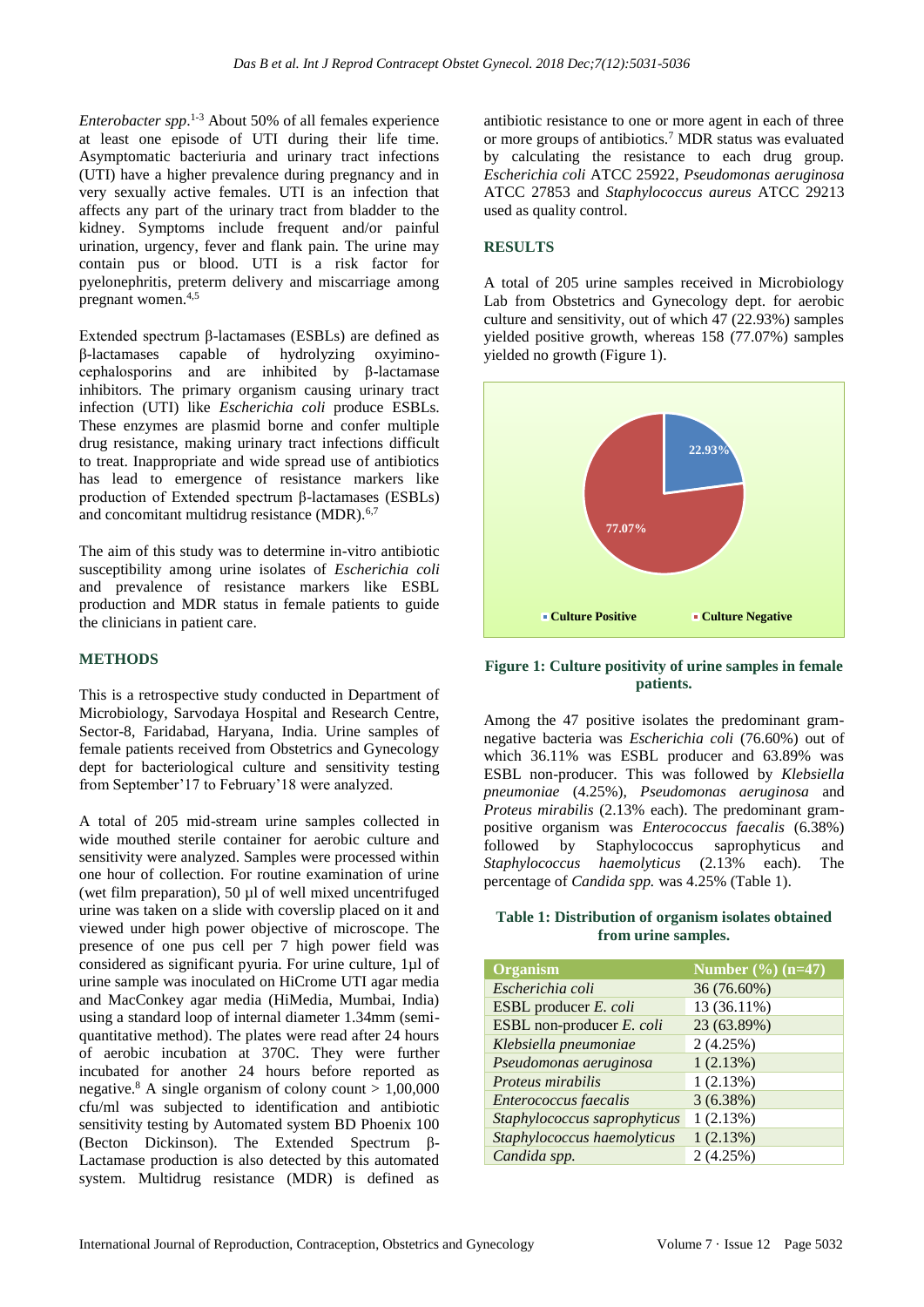The age group wise distribution of *Escherichia coli* isolates showed that highest percentage of isolates were from 21-40 years of age group  $(61.11\%)$  followed by 41-60 years (22.22%), whereas ESBL producer *Escherichia coli* was highest from 41-60 years of age group (38.46%) followed by 21-40 years (30.77%) (Table 2).

#### **Table 2: Age group wise distribution of** *Escherichia coli* **isolates along with ESBL status.**

| Age group<br>distribution | <b>Total E. coli isolates</b><br>No $(\%)(n=36)$ | <b>ESBL</b> producer<br>$E.$ coli No $\left(\frac{6}{6}\right)$<br>$(n=13)$ |
|---------------------------|--------------------------------------------------|-----------------------------------------------------------------------------|
| $0 - 20$ years            | $2(5.56\%)$                                      | 1(7.69%)                                                                    |
| $21 - 40$ years           | 22 (61.11%)                                      | 4 (30.77%)                                                                  |
| $41 - 60$ years           | 8(22.22%)                                        | 5(38.46%)                                                                   |
| $61 - 80$ years           | $4(11.11\%)$                                     | 3(23.08%)                                                                   |

The overall antimicrobial susceptibility pattern of *Escherichia coli* showed that the sensitivity was highest in Amikacin and Tigecycline (100%) followed by Meropenem and Fosfomycin (97.2% each), Imipenem (94.4%), Ertapenem (91.6%), Piperacillin-tazobactam (88.9%), Nitrofurantoin (86.1%), Gentamicin (80.5%), Tobramycin (72.2%), Norfloxacin (58.3%), Ciprofloxacin and Cefepime (52.8% each), Cefazolin, Ceftazidime, Ceftriaxone, Aztreonam and Trimethoprimsulfamethoxazole (50% each), Amoxycillin-clavulinic acid (47.2%) and lastly Ampicillin (27.8%). The distribution of antimicrobial susceptibility pattern in ESBL producer and ESBL non-producer shows that most of the antibiotic gain resistance along with ESBL resistance marker except Amikacin and Tigecycline where the sensitivity remains the same (100%). In case of carbapenems (Meropenem, Imipenem and Ertapenem) and Piperacillin-tazobactam, the sensitivity increases in ESBL producers. The antimicrobial susceptibility pattern in case of most of non-β-lactam antibiotics like Norfloxacin, Trimethoprim-sulfamethoxazole, Gentamicin, Fosfomycin, Nitrofurantoin shows that the sensitivity decreases in ESBL producers (Table 3).

# Table 3: The antimicrobial susceptibility pattern of *Escherichia coli*.

| <b>Antibiotics</b>            | <b>Total sensitivity</b><br>No. $(\frac{6}{6})$ (n=36) | <b>Sensitivity in ESBL</b><br>producer No. $(\%)(n=13)$ | <b>Sensitivity in ESBL non-</b><br>producer No. $(\%)(n=23)$ |
|-------------------------------|--------------------------------------------------------|---------------------------------------------------------|--------------------------------------------------------------|
| Amikacin                      | 36 (100%)                                              | 13 (100%)                                               | 23 (100%)                                                    |
| Tigecycline                   | 36 (100%)                                              | 13 (100%)                                               | 23 (100%)                                                    |
| Meropenem                     | 35 (97.2%)                                             | 13 (100%)                                               | 22 (95.6%)                                                   |
| Fosfomycin                    | 35 (97.2%)                                             | 12 (92.3%)                                              | 23 (100%)                                                    |
| Imipenem                      | 34 (94.4%)                                             | 13 (100%)                                               | 21 (91.3%)                                                   |
| Ertapenem                     | 33 (91.6%)                                             | 12 (92.3%)                                              | 21 (91.3%)                                                   |
| Piperacillin-tazobactam       | 32 (88.9%)                                             | 12(92.3%)                                               | 20 (86.9%)                                                   |
| Nitrofurantoin                | $31(86.1\%)$                                           | $11(84.6\%)$                                            | 20 (86.9%)                                                   |
| Gentamicin                    | 29 (80.5%)                                             | 8(61.5%)                                                | 21 (91.3%)                                                   |
| Tobramycin                    | 26 (72.2%)                                             | $5(38.4\%)$                                             | 21 (91.3%)                                                   |
| Norfloxacin                   | 21 (58.3%)                                             | $3(23.1\%)$                                             | 18 (78.2%)                                                   |
| Ciprofloxacin                 | 19 (52.8%)                                             | $2(15.3\%)$                                             | 17 (73.9%)                                                   |
| Cefepime                      | 19 (52.8%)                                             | $0(0\%)$                                                | 19 (82.6%)                                                   |
| Cefazolin                     | 18 (50%)                                               | $0(0\%)$                                                | 18 (78.2%)                                                   |
| Ceftazidime                   | $18(50\%)$                                             | $0(0\%)$                                                | 18 (78.2%)                                                   |
| Ceftriaxone                   | 18 (50%)                                               | $0(0\%)$                                                | 18 (78.2%)                                                   |
| Aztreonam                     | 18 (50%)                                               | $0(0\%)$                                                | 18 (78.2%)                                                   |
| Trimethoprim-sulfamethoxazole | 18 (50%)                                               | $2(15.3\%)$                                             | 16(69.5%)                                                    |
| Amoxycillin-clavulinic acid   | 17(47.2%)                                              | $0(0\%)$                                                | 17 (73.9%)                                                   |
| Ampicillin                    | 10 (27.8%)                                             | $0(0\%)$                                                | $10(43.4\%)$                                                 |

To evaluate Multidrug Resistance (MDR), sensitivity to each drug group was evaluated and resistance to one or more antibiotic in a group was considered as resistance to the group. It was observed that resistance was highest in case of Aminopenicillin group (72.2%) followed by Cephalosporins, Folate Pathway Inhibitor and Monobactam (50% each), Beta-lactam-beta-lactam Inhibitor (47.2%), Fluoroquinilones (44.4%) and Aminoglycosides (27.8%). In ESBL producers highest resistance was showed by Aminopenicillin, Cephalosporins, Monobactam and Beta-lactam-betalactam Inhibitor group (100% each), followed by Folate Pathway Inhibitor (84.6%), Fluoroquinilones (76.9%) and Aminoglycosides (61.5%). In case of ESBL nonproducers highest resistance was observed in Aminopenicillin group (56.5%) followed by Folate Pathway Inhibitor (30.4%) and Fluoroquinilones (26.0%) (Table 4).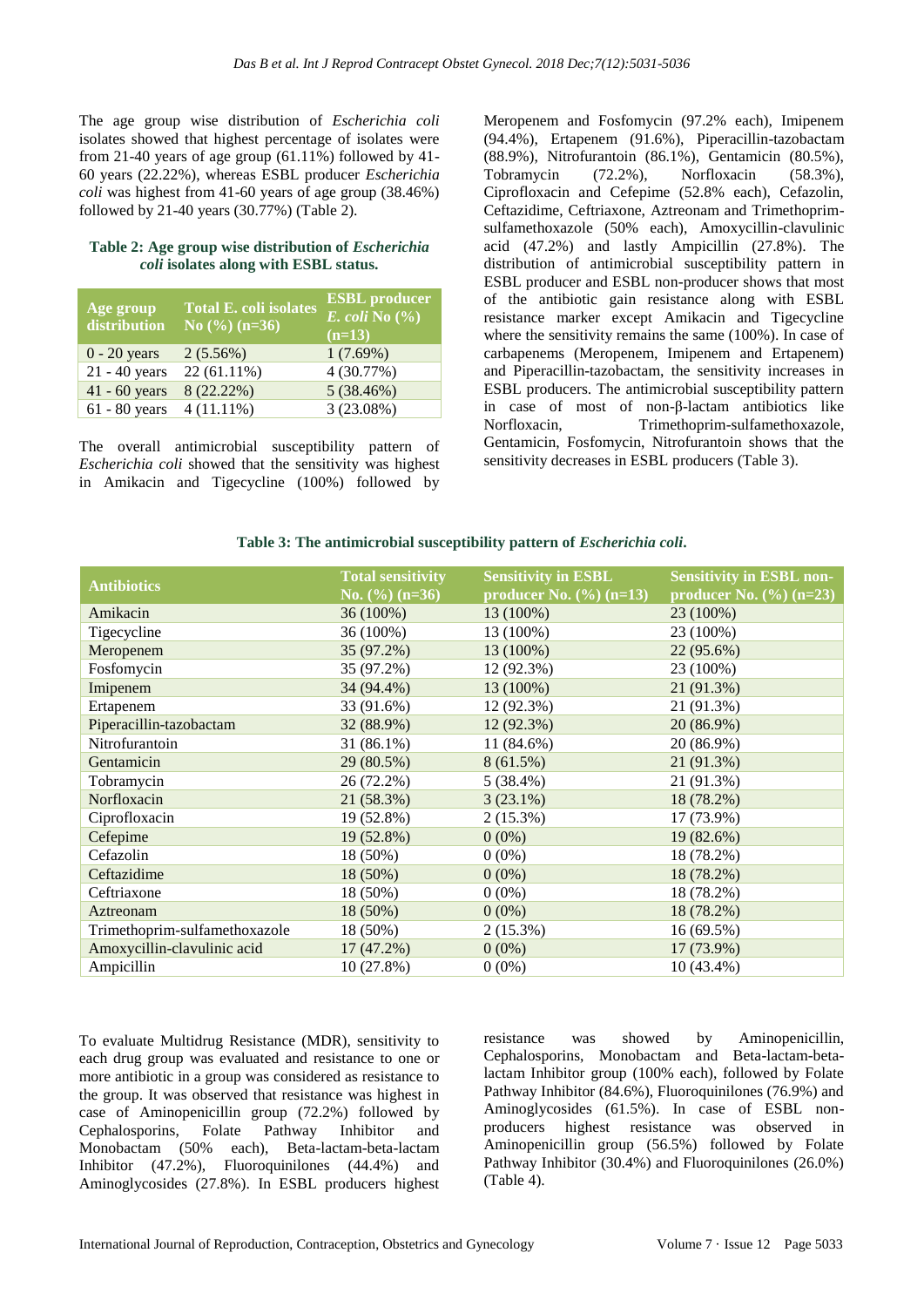| <b>Groups of</b><br>antibiotics | <b>Class of</b><br>antibiotic                                               | <b>Antibiotic</b><br>used                                      | <b>Total resistant</b><br><b>isolates</b><br>$(n=36)$ No. $(\% )$ | <b>Resistant isolates in</b><br><b>ESBL</b> producer<br>$(n=13)$ No. $(%)$ | <b>Resistant isolates in</b><br><b>ESBL</b> non-producer<br>$(n=23)$ No. $(\% )$ |
|---------------------------------|-----------------------------------------------------------------------------|----------------------------------------------------------------|-------------------------------------------------------------------|----------------------------------------------------------------------------|----------------------------------------------------------------------------------|
| Group 1                         | Aminoglycoside                                                              | Amikacin,<br>Gentamicin<br>Tobramycin                          | 10(27.8%)                                                         | 8(61.5%)                                                                   | 2(8.7%)                                                                          |
| Group 2                         | Carbepenem                                                                  | Imipenem<br>Meropenem<br>Ertapenem                             | 3(8.3%)                                                           | 1(7.7%)                                                                    | 2(8.7%)                                                                          |
| Group 3                         | Fluoroquinolone                                                             | Ciprofloxacin<br>Norfloxacin                                   | $16(44.4\%)$                                                      | $10(76.9\%)$                                                               | $6(26.0\%)$                                                                      |
| Group 4                         | Cephalosporin--<br>1 <sup>st</sup> Generation<br>3 <sup>rd</sup> Generation | Cefazolin<br>Ceftriaxone                                       | 18 (50%)                                                          | 13 (100%)                                                                  | 5(21.7%)                                                                         |
|                                 | 4 <sup>th</sup> Generation                                                  | Ceftazidime<br>Cefepime                                        |                                                                   |                                                                            |                                                                                  |
| Group 5                         | Folate pathway<br>inhibitor                                                 | Trimethoprim-<br>sulfamethoxaz<br>ole                          | 18 (50%)                                                          | 11 (84.6%)                                                                 | $7(30.4\%)$                                                                      |
| Group 6                         | Furadantin                                                                  | Nitrofurantoin                                                 | $2(5.6\%)$                                                        | 1(7.7%)                                                                    | $1(4.3\%)$                                                                       |
| Group 7                         | Beta-lactam-<br>beta-lactam<br>Inhibitor                                    | Amoxycillin-<br>clavulinic acid<br>Piperacillin-<br>tazobactam | $17(47.2\%)$                                                      | 13 (100%)                                                                  | $4(17.4\%)$                                                                      |
| Group 8                         | Monobactam                                                                  | Aztreonam                                                      | 18 (50%)                                                          | 13 (100%)                                                                  | 5(21.7%)                                                                         |
| Group 9                         | Aminopenicillin                                                             | Ampicillin                                                     | 26<br>$(72.2\%)$                                                  | 13<br>$(100\%)$                                                            | 13 (56.5%)                                                                       |
| Group 10                        | Phosphonic acid<br>derivative                                               | Fosfomycin                                                     | $1(2.8\%)$                                                        | 1(7.7%)                                                                    | $0(0\%)$                                                                         |
| Group 11                        | Tetracycline                                                                | Tigecycline                                                    | $0(0\%)$                                                          | $0(0\%)$                                                                   | $0(0\%)$                                                                         |

**Table 5: Percentage of multidrug resistant (MDR) and all drug group sensitive isolates of** *Escherichia coli***.**

| <b>MDR</b><br>(Multi-drug Resistant)<br><b>Antibiotics</b> | <b>Total resistant isolates</b><br>$(n=36)$ No. $(\% )$ | <b>Resistant isolates in</b><br>ESBL producer $(n=13)$<br>No. (%) | <b>Resistant isolates in</b><br><b>ESBL</b> non-producer<br>$(n=23)$ No. $(\% )$ |
|------------------------------------------------------------|---------------------------------------------------------|-------------------------------------------------------------------|----------------------------------------------------------------------------------|
| Resistance to 3 drug groups                                | $0(0\%)$                                                | $0(0\%)$                                                          | $0(0\%)$                                                                         |
| Resistance to 4 drug groups                                | $0(0\%)$                                                | $0(0\%)$                                                          | $0(0\%)$                                                                         |
| Resistance to 5 drug groups                                | $7(19.4\%)$                                             | $4(30.8\%)$                                                       | $3(13.0\%)$                                                                      |
| Resistance to 6 drug groups                                | $2(5.6\%)$                                              | $1(7.7\%)$                                                        | $1(4.3\%)$                                                                       |
| Resistance to 7 drug groups                                | $7(19.4\%)$                                             | $7(53.8\%)$                                                       | $0(0\%)$                                                                         |
| Resistance to 8 drug groups                                | $1(2.8\%)$                                              | $0(0\%)$                                                          | $1(4.3\%)$                                                                       |
| Resistance to $\geq$ 9 drug groups                         | $1(2.8\%)$                                              | $1(7.7\%)$                                                        | $0(0\%)$                                                                         |
| <b>Total MDR</b>                                           | 18 (50%)                                                | 13 (100%)                                                         | 5(21.7%)                                                                         |
| All group sensitive antibiotics                            | <b>Total</b><br>Sensitive isolates $(n=36)$<br>No. (%)  | <b>Sensitive isolates in</b><br>ESBL producer $(n=13)$<br>No. (%) | <b>Sensitive isolates in</b><br><b>ESBL</b> non-producer<br>$(n=23)$ No. $(\% )$ |
| Sensitive to all 11 drug groups                            | 8 (22.2%)                                               | $0(0\%)$                                                          | 8 (34.8%)                                                                        |

Total number of multidrug resistant (MDR) *Escherichia coli* isolates were 18 (50%). All the isolates of ESBL producers are MDR (100%) and 21.7% of ESBL nonproducers are MDR. All the MDR isolates were resistant to 5 or more groups of drugs. The highest percentage of MDR are resistant to 5 and 7 drug groups (19.4% each). Whereas ESBL isolates also showed high resistance to these two drug groups (30.8% and 53.8% respectively).

Resistance to 8 and  $\geq$ 9 drug groups are less (2.8% each). But there were 8 isolates (22.2%) which were sensitive to all the 11 drug groups and all of them were ESBL non-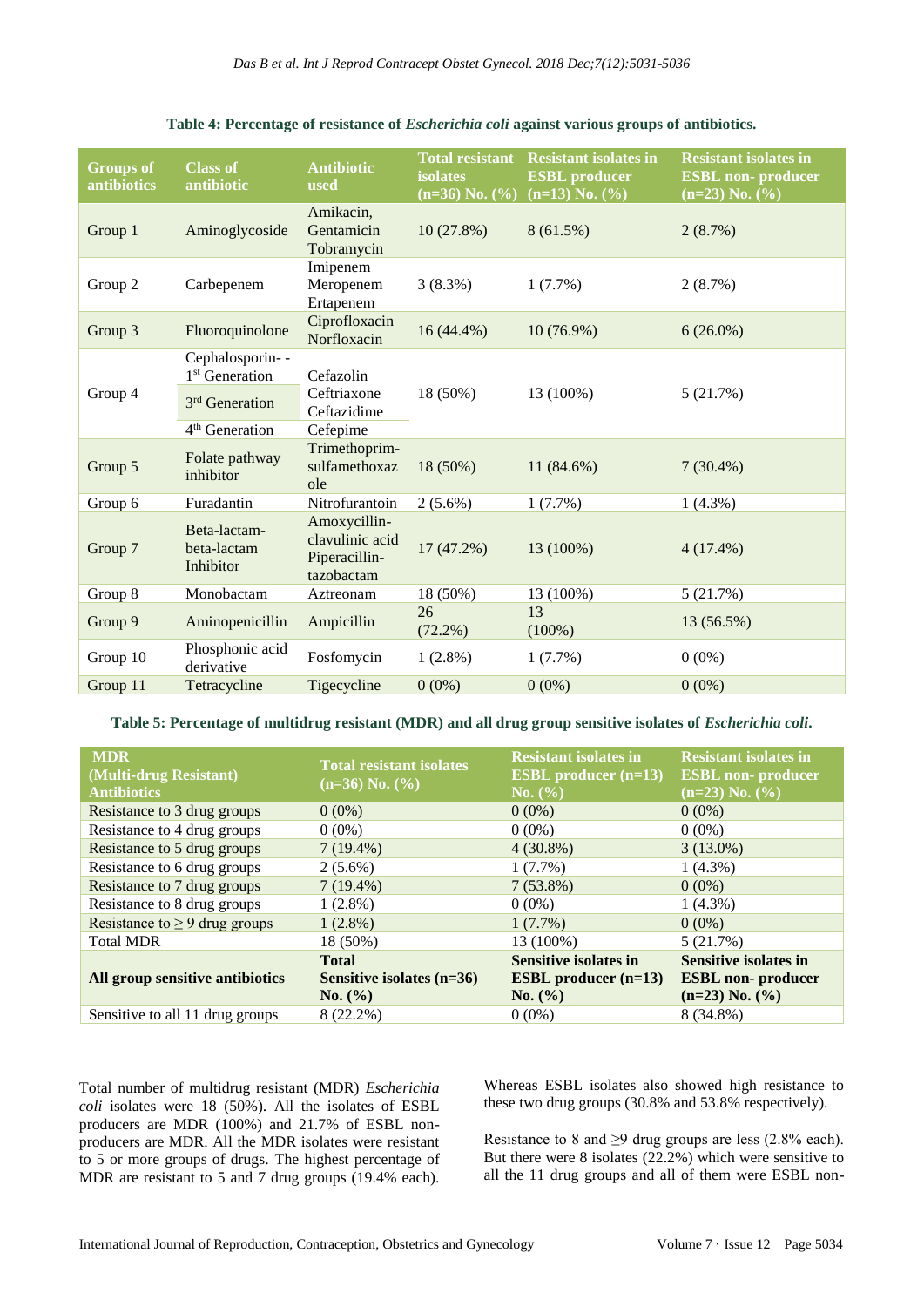producers, which again constitutes 34.8% of all the ESBL non-producers (Table 5).

# **DISCUSSION**

*Escherichia coli*, an Enterobacteriaceae, is a normal intestinal flora and is the most commonly reported cause of UTI, being a common fecal contaminant. Due to short length of urethra in females and closeness of female anus and vagina to the urethra, the organism gets inoculated into the urethra during process of anal cleaning after defecation or during sexual intercourse.

Washing of genitals from back to front is more likely to lead to spread of anal or vaginal flora into urethra. Health education on the direction of washing and advice to micturate shortly after sexual activity can reduce the chances of getting UTI. If asymptomatic bacteriuria (ASB) is left undiagnosed, there is risk of developing acute pyelonephritis in pregnant women which is associated with preterm labour. Early diagnosis and treatment of ASB can reduce the incidence of pyelonephritis and prevent preterm labour.3,4

The present study revealed *Escherichia coli* as the predominant isolate from urine samples of female patients, which well correlates with many studies.<sup>3-5,8-12</sup> The age group wise distribution showed that *Escherichia coli* isolates were mostly prevalent in adult age group (21-40 years), which also correlates well with the studies conducted by Patnaik M et al, Oli A N et al and Arora G et al.2,4,13

The antibiotic sensitivity pattern of *Escherichia coli* in this study showed very good sensitivity towards Amikacin, Tigecycline, Meropenem, Fosfomycin, Imipenem, Ertapenem, Piperacillin-tazobactam, Nitrofurantoin, Gentamicin and Tobramycin, whereas showed moderate sensitivity towards Norfloxacin, Ciprofloxacin, Cefepime, Cefazolin, Ceftazidime, Ceftriaxone, Aztreonam and Trimethoprimsulfamethoxazole and showed low sensitivity towards Amoxycillin-clavulinic acid and Ampicillin.

Similar pattern of antibiotic sensitivity was also shown by Elzayat MAA et al, Shaifali I et al, Gupta K et al and Kumari A et al. $3,8,9,14$  In case of ESBL producers, the overall sensitivity decreases except Amikacin, Tigecycline, Carbapenems and Piperacillin-tazobactam.

In case of non-β-lactam antibiotics the sensitivity decreases in ESBL producer strains which may be due to transfer of resistance genes for these non-β-lactam antibiotics along with ESBL resistance marker. Such type of coexistence of ESBL producer and other non-β-lactam antibiotic resistance marker was reported by Babypadmini S et al, as ESBLs are encoded by plasmids, which carry resistance genes for other antibiotics also.<sup>6</sup> The evaluation of multidrug resistance pattern showed that 50% of all the isolates were MDR and most of the isolates were resistant to more than 5 drug groups while only 22.2% of isolates were sensitive to all the drug groups. All the ESBL producer isolates were MDR. Similar pattern of multidrug resistance was also showed by Mukherjee M et al.<sup>15</sup> The correlation of ESBL producer and MDR in this study closely resembles the study conducted by Raijini CY et al.<sup>7</sup>

The first line of antibiotic for treatment of uncomplicated urinary tract infection in females is Trimethoprimsulfamethoxazole while in second line it is fluoroquinolones.<sup>16</sup> There are reports of increasing resistance of Ciprofloxacin and Trimethoprimsulfamethoxazole over the years due to overuse of these antibiotics and treatment failure with Trimethoprimsulfamethoxazole in areas with high prevalence of resistance with this antibiotic has been reported.17,18 Study conducted by Gobernado M et al found Fosfomycin as the best drug against *Escherichia coli* in uncomplicated cystitis.<sup>19</sup>

Infectious Disease Society of America (IDSA) (2010 update) recommends Nitrofurantoin as the first choice followed by Trimethoprim-sulfamethoxazole, Fosfomycin etc.<sup>20</sup> Nitrofurantoin has shown very low level of resistance but may cause birth defects and should be cautiously used.<sup>21</sup> Patients infected with ESBL producer *Escherichia coli* strains, cannot be treated with β-lactam antibiotics and monobactams.<sup>6</sup>

As in our study high sensitivity was shown by Amikacin, Nitrofurantoin and Fosfomycin, these antibiotics can be used as alternatives for emperical treatment of such patients at low cost, as Nitrofurantoin and Fosfomycin are available in oral form, provided Nitrofurantoin is cautiously used in pregnant women. Also measures to be taken to preserve higher end antibiotics like carbapenems and Piperacillin-tazobactam and should be used only in non-responsive cases.

# **CONCLUSION**

In this study *Escherichia coli* was the predominant uropathogen isolated from female patients and mostly resistant to commonly prescribed drugs and clinicians are left with very few alternative drugs.

The antimicrobial resistance pattern showed that fluoroquinolones or cephalosporins may not be appropriate first line agents in empirical treatment of urinary tract infections. Instead Amikacin, Nitrofurantoin and Fosfomycin can be used as first line drug, out of which Amikacin is available in injectable form and Nitrofurantoin and Fosfomycin available as oral antibiotic.

*Funding: No funding sources Conflict of interest: None declared Ethical approval: The study was approved by the Institutional Ethics Committee*